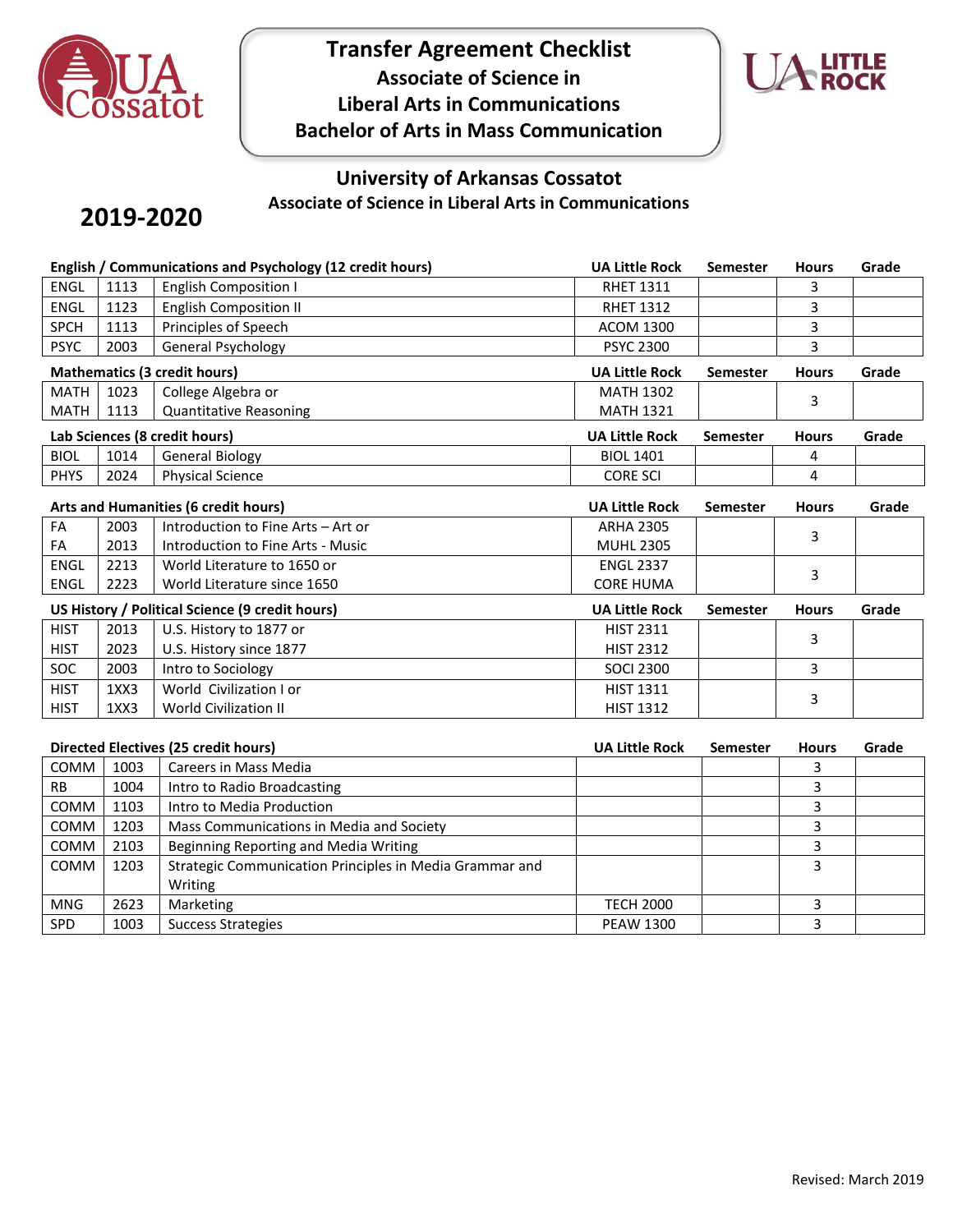

## **Transfer Agreement Checklist Associate of Science in Liberal Arts in Communications Bachelor of Arts in Mass Communication**



# **2019-2020**

## **University of Arkansas at Little Rock Bachelor of Science in Mass Communication – Strategic Communication Option**

#### **Mass Communication Foundation Courses (33 credit hours) Semester Hours Grade**

| <b>MCOM</b> | 1300 | Careers in Mass Media (may be taken at UAC)              |   |  |
|-------------|------|----------------------------------------------------------|---|--|
| <b>MCOM</b> | 2330 | Mass Media and Society (may be taken at UAC)             |   |  |
| <b>MCOM</b> | 2380 | Strategic Communication Principles (may be taken at UAC) |   |  |
| <b>MCOM</b> | 2350 | Beginning Reporting (may be taken at UAC)                | З |  |
| <b>MCOM</b> | 3310 | Web Principles and Design                                |   |  |
| <b>MCOM</b> | 3315 | Mass Media Research                                      |   |  |
| <b>MCOM</b> | 3320 | <b>Advanced Reporting</b>                                | э |  |
| <b>MCOM</b> | 3360 | Mass Comm Law, Policy, and Ethics                        |   |  |
| <b>MCOM</b> | 4380 | <b>Public Relations Writing</b>                          |   |  |
| <b>MCOM</b> | 4381 | <b>Public Relations Cases</b>                            | ╕ |  |
| <b>MCOM</b> | 4382 | <b>Public Relations Campaigns</b>                        |   |  |

|  | <b>Emphasis Electives (3 credit hours</b> |  |  |
|--|-------------------------------------------|--|--|
|  |                                           |  |  |

| Emphasis Electives (3 credit hours) |      |                                |  | <b>Hours</b> | Grade |
|-------------------------------------|------|--------------------------------|--|--------------|-------|
| ADVT                                | 3300 | Introduction to Advertising or |  |              |       |
| <b>MKTG</b>                         | 3350 | Principles of Marketing or     |  |              |       |
| <b>MCOM</b>                         | 4390 | Mass Communications Internship |  |              |       |

|        | <b>Production and Design Electives (3 credit hours)</b> | Semester                           | <b>Hours</b> | Grade |  |
|--------|---------------------------------------------------------|------------------------------------|--------------|-------|--|
| MCOM L | 4350                                                    | Design and Production or           |              |       |  |
| MCOM I | 4359                                                    | Feature and Magazine Journalism or |              |       |  |
| MCOM   | 4385                                                    | Advanced Web Design                |              |       |  |

| <b>Mass Communication Electives (3 credit hours)</b><br><b>Semester</b><br><b>Hours</b> |             |           |                                     |  |   | Grade |
|-----------------------------------------------------------------------------------------|-------------|-----------|-------------------------------------|--|---|-------|
|                                                                                         | <b>MCOM</b> | 3330      | Photojournalism or                  |  |   |       |
|                                                                                         | <b>MCOM</b> | 3345      | Studio Production or                |  |   |       |
|                                                                                         | <b>MCOM</b> | 3350      | Introduction to News Editing or     |  |   |       |
|                                                                                         | <b>MCOM</b> | 3355      | History of the American Movies or   |  |   |       |
|                                                                                         | <b>MCOM</b> | 3356      | Movie Criticism or                  |  |   |       |
|                                                                                         | <b>MCOM</b> | 3357      | Film Genres or                      |  |   |       |
|                                                                                         | <b>MCOM</b> | 3358      | Film Directors or                   |  |   |       |
|                                                                                         | <b>MCOM</b> | 3365      | Radio-Television Journalism or      |  |   |       |
|                                                                                         | <b>MCOM</b> | 3366      | Electronic News Gathering or        |  |   |       |
|                                                                                         | <b>MCOM</b> | 3367      | News Producing and Anchoring or     |  |   |       |
|                                                                                         | <b>MCOM</b> | 3370      | Announcing and Performance or       |  | 3 |       |
|                                                                                         | <b>MCOM</b> | 3380      | Mass Communication Practicum or     |  |   |       |
|                                                                                         | <b>MCOM</b> | 3390/4320 | Non-Linear Video Editing or         |  |   |       |
|                                                                                         | <b>MCOM</b> | 4308      | Screenwriting or                    |  |   |       |
|                                                                                         | <b>MCOM</b> | 4310      | Media Sales or                      |  |   |       |
|                                                                                         | <b>MCOM</b> | 4312      | Management Strategies or            |  |   |       |
|                                                                                         | <b>MCOM</b> | 4330      | Lighting or                         |  |   |       |
|                                                                                         | <b>MCOM</b> | 4332      | Digital Audio Production or         |  |   |       |
|                                                                                         | <b>MCOM</b> | 4340      | Digital Graphics and Animation or   |  |   |       |
|                                                                                         | <b>MCOM</b> | 4342      | Cinema Techniques or                |  |   |       |
|                                                                                         |             | 4352      | News Media & the First Amendment or |  |   |       |